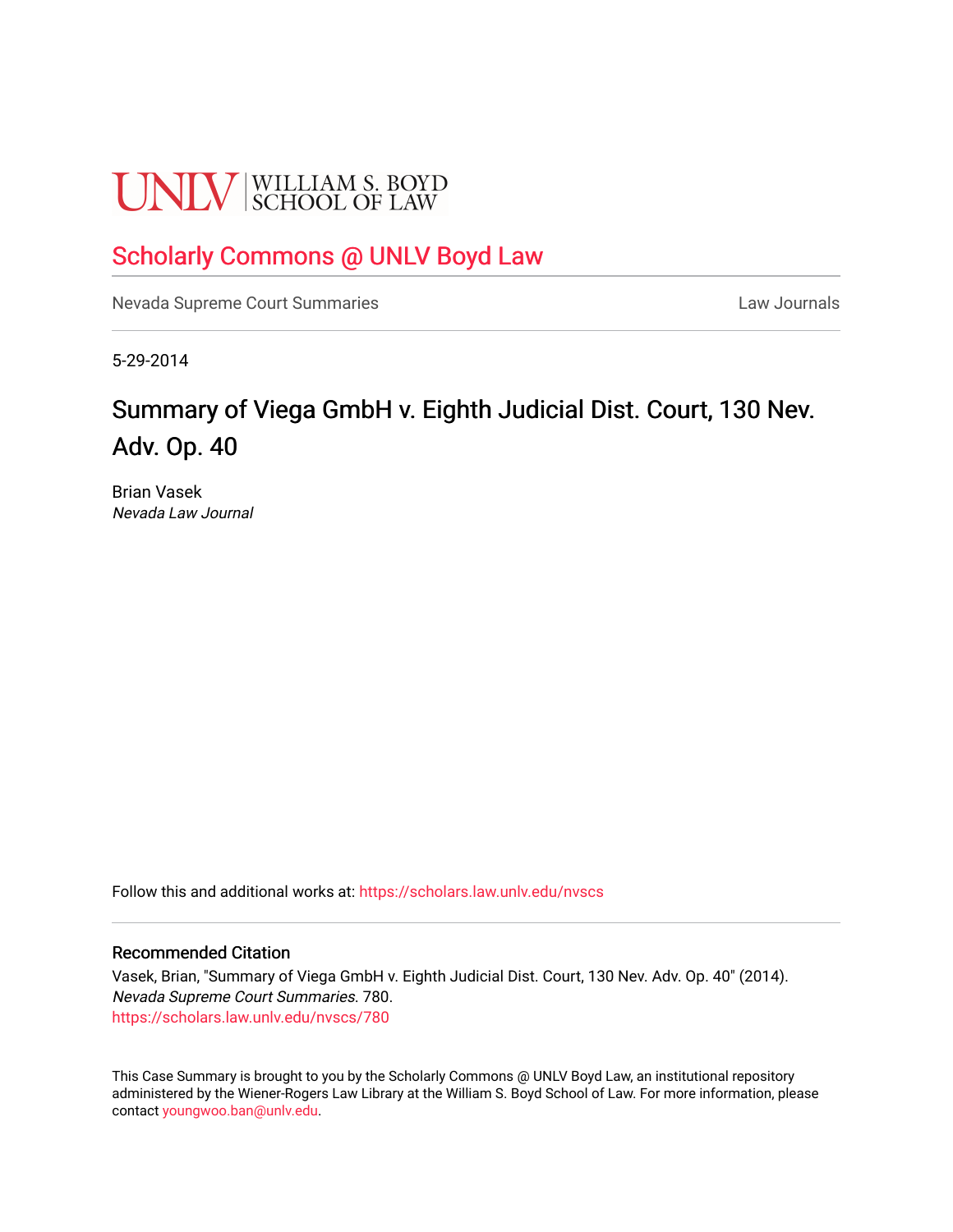*Viega GmbH v. Eighth Judicial Dist. Court*, 130 Nev. Adv. Op. 40 (May. 29, 2014)<sup>1</sup>

#### CIVIL PROCEDURE: GENERAL & SPECIFIC JURISDICTION

#### **Summary**

The Court determined whether the district court exceeded its jurisdiction by using the agency theory to establish personal jurisdiction and add Viega GmbH and Viega International as defendants.

#### **Disposition**

A typical parent-subsidiary relationship is insufficient to establish personal jurisdiction over a non-resident defendant unless (1) there is agency or (2) the non-resident purposefully availed itself of the privileges of doing business in Nevada.

#### **Factual and Procedural History**

Petitioners Viega GmbH and Viega International GmbH asserted that the district court exceeded its jurisdiction by finding that the agency theory permitted Aventine-Tramonti Homeowners' Association (the "HOA") to add the Petitioners as defendants. The HOA asserted that Viega GmbH and Viega International's American subsidiaries are agents for their parent companies and could therefore add these companies to its suit. Viega GmbH and Viega International challenge the validity of the district court's exercise of jurisdiction over them, and the Court considered the Petitioners writ of probation. The Court reviewed this case en banc.

#### **Discussion**

 The Court first discussed how a writ of prohibition is available when the district court exceeds its jurisdiction. A writ of prohibition is an extraordinary remedy that the Court will only consider when there is no "plain, speedy and adequate remedy in the ordinary course of law."<sup>2</sup> As no adequate and speedy legal remedy typically exists when the district court exceeds its jurisdiction, a writ of prohibition was appropriate to challenge district court.

#### *Establishing personal jurisdiction over a nonresident parent company*

 The Court then discussed how to establish personal jurisdiction over a non-resident defendant. First, the plaintiff must make a prima facie showing of facts that, if true, would establish jurisdiction to avoid dismissal. Second, the plaintiff then bears the burden at trial to prove jurisdiction by a preponderance of evidence. As a question of law, the Court reviews the district court's determination of personal jurisdiction de novo.

 Jurisdiction over a non-resident defendant is proper only if the plaintiff demonstrates that the exercise of jurisdiction satisfies Nevada's long-arm statute<sup>3</sup> and does not offend principles of due process.

 $\overline{a}$ 

<sup>&</sup>lt;sup>1</sup> By Brian Vasek.

<sup>&</sup>lt;sup>2</sup> Cheung v. Eighth Judicial Dist. Court, 121 Nev. 867, 869, 124 P.3d 550, 552 (2005).

<sup>3</sup> NEV. REV. STAT. § 14.065 (2013).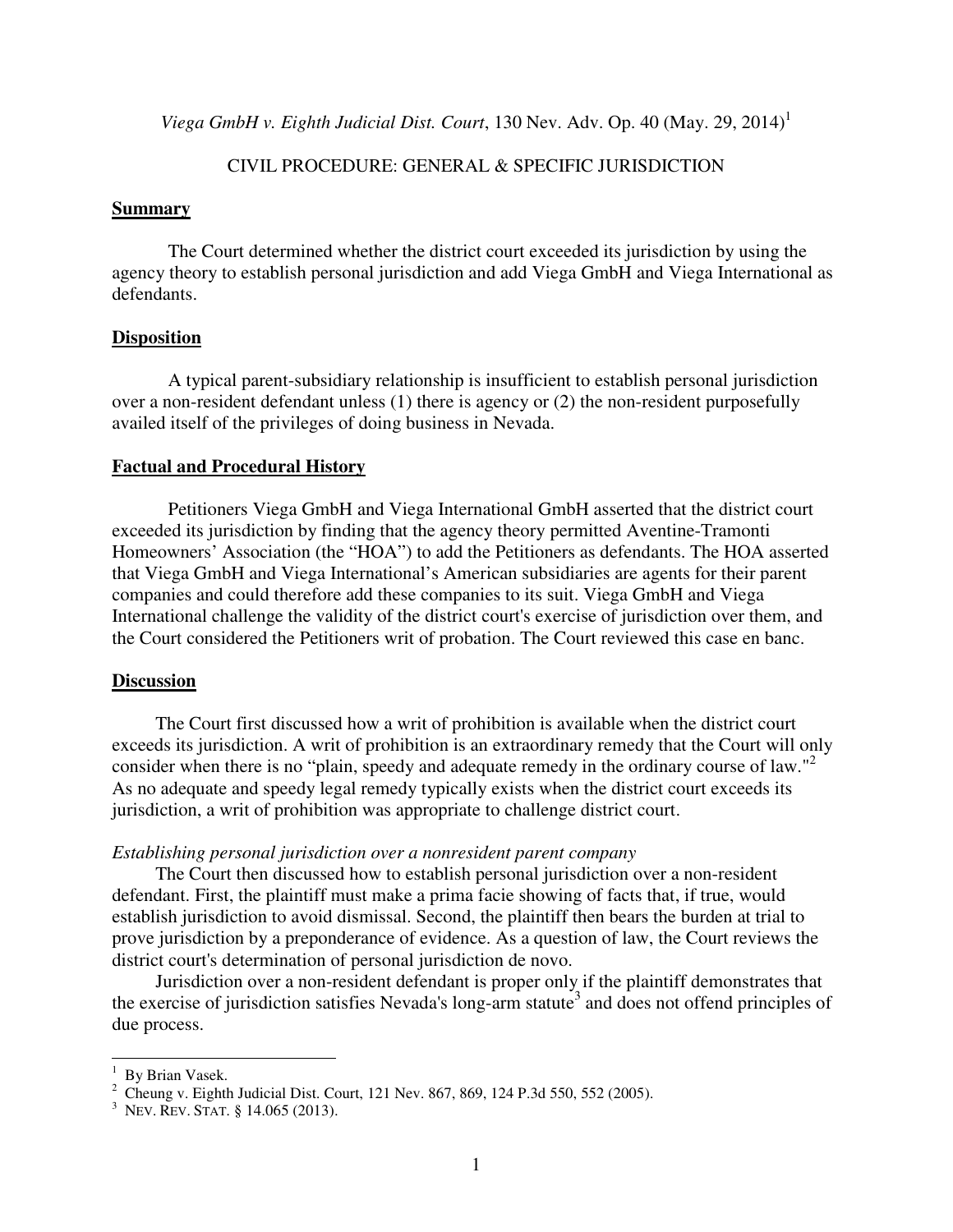Due process is satisfied when non-resident defendants' contacts in the state are sufficient to either establish (1) general jurisdiction, or (2) specific jurisdiction. It must also be reasonable to subject the non-resident defendants to suit in state. If a foreign company's contacts are so "continuous and systematic' as to render [it] essentially at home in the forum State," the district court may exercise general jurisdiction over that company.<sup>4</sup> If the foreign company purposefully enters the forum's market or establishes contacts in the forum and affirmatively directs conduct there, specific jurisdiction may arise if the claims arise from that purposeful contact or conduct.

 Corporate entities are presumed separate from their subsidiaries, and the mere "existence of a relationship between a parent company and its subsidiaries is not sufficient to establish personal jurisdiction over the parent on the basis of the subsidiaries' minimum contacts with the forum."<sup>5</sup> The contacts of subsidiaries are imputed to parent companies only under narrow exceptions such as the "alter ego" and "agency" theories. The "alter ego" theory permits plaintiffs to pierce the corporate veil and impute a subsidiary's contacts to the parent company after showing that the subsidiary and the parent company are one and the same. The "agency" theory permits plaintiffs to pierce the corporate veil and impute a subsidiary's contacts to the parent company after showing that the subsidiary was acting on the parent's behalf.

 In the present case, the parties agreed that neither Viega GmbH nor Viega International directly engage in business in Nevada. Instead, the HOA attempted to establish general and specific jurisdiction over these companies based upon the contacts of their American subsidiaries. Viega GmbH and Viega International asserted that neither the alter ego nor agency theory support the district court's finding of contact with Nevada. The HOA asserted that the American subsidiaries serve as Viega GmbH and Viega International's agents, and the agency theory supports the district court's findings of both general and specific jurisdiction.

#### *Agency and general jurisdiction*

The Court concluded that the HOA did not establish general jurisdiction over the Viega GmbH and Viega International. General jurisdiction permits a plaintiff to assert claims against a defendant unrelated to the forum, but this broad jurisdiction is only available in limited circumstances. "A court may assert general jurisdiction over foreign (sister- state or foreigncountry) corporations to hear any and all claims against them when their affiliations with the State are so 'continuous and systematic' as to render them essentially at home in the forum State."<sup>6</sup> Typically, a corporation is "at home" where it is incorporated or has its principal place of business in that state.

In the present case, the HOA did not allege that the international companies are incorporated or hold their principal place of business in Nevada. The HOA had also not alleged any circumstances that demonstrated Viega GmbH or Viega International had formed a relationship with Nevada that was so continuous and systematic to be considered "at home." Even if the American subsidiary existed solely to serve as an agent of the parent company, general jurisdiction could exist.

 $\overline{a}$ 

<sup>4</sup> Goodyear Dunlop Tires Operations, S.A. v. Brown, 564 U.S. \_\_\_, \_\_\_, 131 S. Ct. 2846, 2851 (2011) (citing Int'l Shoe Co. v. Washington, 326 U.S. 310, 317 (1945)).<br><sup>5</sup> Doe v. Unocal Corp., 248 F.3d 915, 925 (9th Cir. 2001).

<sup>6</sup> *Goodyear Dunlop Tires Operations, S.A*, 564 U.S. at \_\_\_, 131 S. Ct. at 2851 (2011).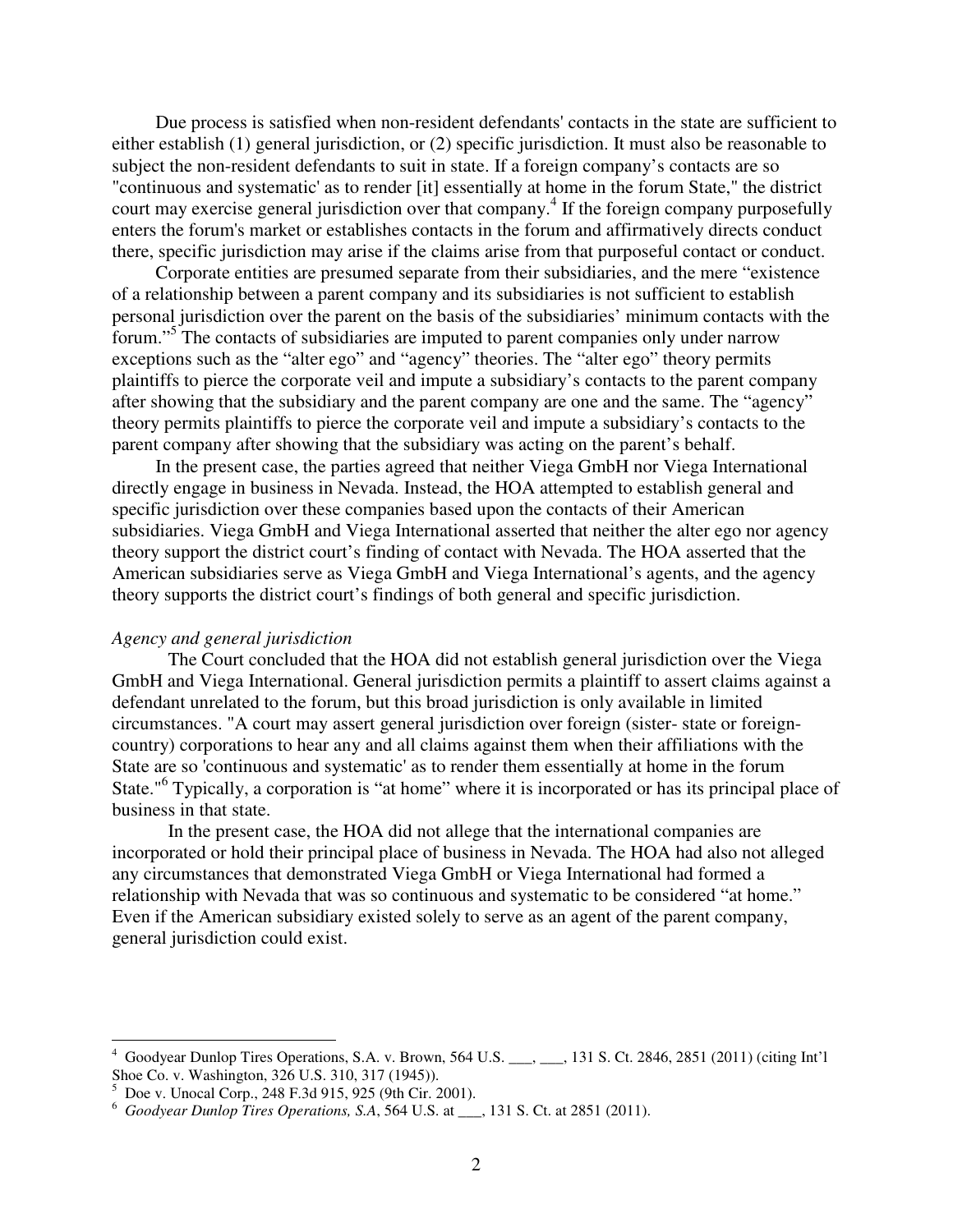#### *Agency and specific jurisdiction*

The Court next discussed how a subsidiary's contacts in the state may permit a plaintiff to establish specific jurisdiction of the non-resident parent company. A plaintiff may establish specific jurisdiction over a non-resident defendant "by attributing the contacts of the defendant's agent with the forum to the defendant."<sup>7</sup> An agency relationship is formed when the parent company has the right to control the performance of the wholly owned subsidiary. While agencies can vary widely in scope and purpose, corporate entities are presumed separate. Therefore, indicia of ownership alone is insufficient to subject a parent company to jurisdiction based upon the subsidiary's contacts.

 When describing a broad agency relationship between a parent company and its subsidiary, the control at issue must not only be of a degree "more pervasive than. . . common features" of ownership, "[i] t must veer into management by the exercise of control over the internal affairs of the subsidiary and the determination of how the company will be operated on a day-to-day basis" such that the parent has "moved beyond the establishment of general policy and direction for the subsidiary and in effect taken over performance of the subsidiary's day-to-day operations in carrying out that policy.<sup>8</sup> This may be the case in instances "where the local entity as agent essentially exists only to further the business of the foreign entity, and but for the domestic entity's existence, the foreign entity would be performing those functions in the forum itself."<sup>9</sup> "The doctrine supports jurisdiction 'when the local subsidiary performs a function that is compatible with, and assists the parent in the pursuit of, the parent's own business."<sup>10</sup>

#### *Assertion of personal jurisdiction over Viega GmbH and Viega International*

The Court finally considered whether the HOA established a prima facie showing of personal jurisdiction over Viega GmbH and Viega International under the agency theory. The HOA asserted a broad agency relationship between the international parent companies and its American subsidiaries. The parties did not dispute that the American subsidiaries were subject to jurisdiction in Nevada. However, the HOA argued that one American subsidiary purchased and assumed the liabilities of the second subsidiary directly on behalf of the international parent companies to further the parent companies' activities in Nevada. The HOA asserted that this agency relationship is demonstrated by both the control that the international entities exercised over the American subsidiaries and by the fact that the American subsidiaries existed as the sole basis for American marketing and operations.

To demonstrate this interdependence, the HOA pointed to Viega websites that referred to all of the Viega entities simply as "Viega," a unified global enterprise with operations in America sharing the same corporate logo. The HOA noted that international parent companies' board member serve on the boards of directors for the American subsidiaries and that the American subsidiaries submit monthly reports to the international parent companies for review by an

 $\overline{a}$ 

<sup>7</sup> Trump v. Eighth Judicial Dist. Court*,* 109 Nev. 687, 694, 857 P.2d 740, 745 (1993).

<sup>&</sup>lt;sup>8</sup> F. Hoffman-La Roche, Ltd. v. Superior Court, 30 Cal. Rptr. 3d at 418-19 (Ct. App. 2005); Enic, PLC v. F.F. South St Co., Inc., 870 So. 2d 888, 891-92 (Fla. Dist. Ct. App. 2004) ("The amount of control exercised by the parent must be high and very significant . . . The parent corporation, to be liable for its subsidiary's acts under the . . . agency theory, must exercise control to the extent the subsidiary manifests no separate corporate interests of its own and functions solely to achieve the purposes of the dominant corporation." (internal quotations marks and citations omitted))

<sup>9</sup> *F. Hoffman-La Roche*, 30 Cal. Rptr. 3d at 419 (citing Sonora Diamond Corp. v. Superior Court, 99 Cal. Rptr. 2d 824 (Ct. App. 2000)).

<sup>10</sup> *Id.* (quoting Sonora Diamond Corp. v. Superior Court, 99 Cal. Rptr. 2d 824 (Ct. App. 2000)).